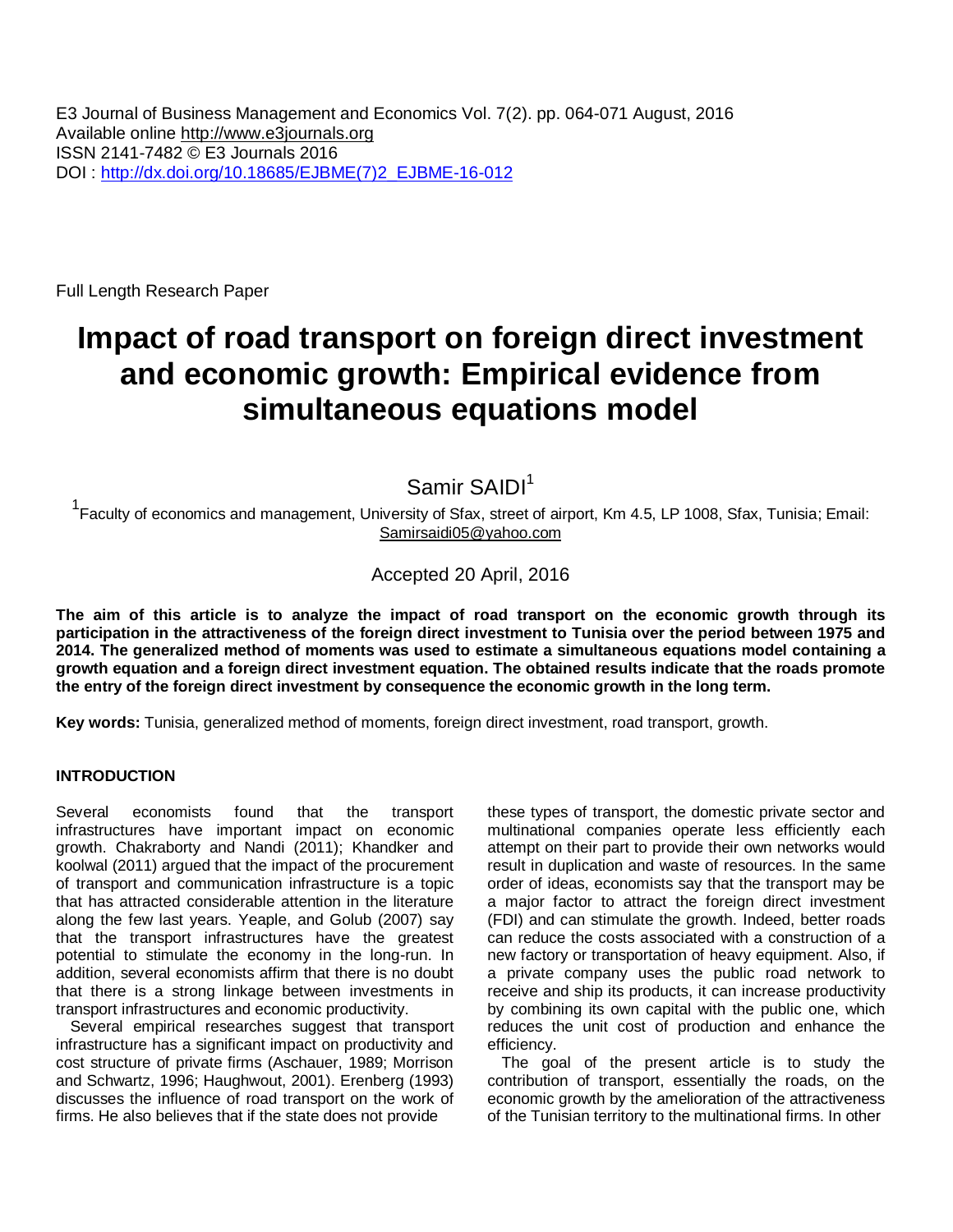words, we try to demonstrate that beside the traditional direct effects, the transport can stimulate growth by an effective participation on the attractiveness of the FDI. The article starts by a theoretical study in which we explain the relationship between transports, foreign direct investment and economic growth. Then we have the empirical framework trough which we try to confirm the positive relationship between the three dimensions. The empirical framework concerns the Tunisian case based on an econometric treatment of data in chronological series for 35 years (1975-2014) taken from the database of the World Bank (WDI, 2015).

#### **Literature review: The relationship between economic growth, road transport and FDI**

To treat the nature of the relationship between growth and FDI, De Gregorio (1992) found a significant and positive relationship between FDI and economic growth for 12 countries in Latin America between 1950 and 1985. Similarly, he noted that FDI influences better the growth than the domestic investment and their effects become more important when the education level in the host country is higher. Abdul and Ilan (2007) used detailed sectorial data between 1997 and 2006 to study the impacts of FDI inflows on the economic growth of Indonesia. The results show that, generally, FDI has a positive effect on economic growth. Sjoerd et al. (2008) have tried to compare the impacts of the vertical FDI to those of the horizontal ones on growth of 44 host countries for the period going from 1983 to 2003 by using traditional figures of FDI as benchmark. They found that the effects of horizontal FDI are more important on growth.

In order to determine the direction of the relationship between FDI and growth, Zhang (2001) conducted a study for 11 countries in Asia and Latin America. He argued that there is no relationship between FDI and growth in Argentina in the short and long term, by against, in Brazil and Colombia there is an inverse relationship from growth to FDI. For Asian countries, the author found a short-term relationship from growth to FDI in Korea, Malaysia and Thailand. Among the 11 countries studied, Zhang (2001) found that in only 5 countries the growth is accelerated by FDI, while for others, there is no co-integrating relationship between FDI and growth.

By empirical evidence, Brewer (1991) showed that there is a negative correlation between economic growth and FDI. According to the author, the negative correlation can be explained by the dominance of multinational firms on domestic ones, which discouraging them to develop their own research and development activities. Borensztein et al. (1998) argued, from a panel data study of 69 developing countries, that an increase by 1% in the ratio of FDI to GDP increased the rate of GDP per head of the host country by 0.8%. Also, Faouzi (2004)

demonstrates, from a sample of 28 emerging countries on a period between 1984 and 2002, the existence of a strong negative correlation between the country risk and FDI.

From an econometric study in dynamic panel data for 7 countries of the West African Economic and Monetary Union (WAEMU) over a period of 30 years (1972-2002), Batana (2005) showed that the domestic investment rate, public consumption and the volume of FDI existing actually in a given country are the most relevant factors in the explanation of FDI flows in the WAEMU countries. In other studies by using more specific measures of governance, Hellman et al., (2003) find that corruption reduces FDI inflows to selected countries. In a more recent study, Soltani and Ochi (2012) have used a traditional model of time series of annual data covering the period from 1976 to 2009 in Tunisia; the results from the model suggest that the FDI affect significantly and positively the accumulation of some key variables of economic growth such as human capital and financial development.

Concerning the relationship between transport and growth, several economists found that the transport infrastructures have the most important impact on economic development. They indicate that transportation cost becomes a major component in the production process of all goods. Indeed, it allows to expand the regions in which the products may be commercialized, for example, good roads help to save time for transportation of freight; this will allow companies to produce cheaper, to benefit from a gain on time and even on the equipment used. According to Fernald (1999); Yeaple, and Golub (2007), transport infrastructure has made the production and distribution process more efficient and the access to different markets easier (goods and services market, labor market).

Khanam (1999) studied the effects of road networks on the Canadian manufacturing industry between 1961 and 1994, by estimating a Cobb-Douglas function. The author found an elasticity of productivity of around 0.47. From his side, Fernald (1999) has shown (with data of 29 US industries between 1953 and 1989) that the decline in productivity registered in the United States after 1973 (period when there was less investment in infrastructure in the United States) is more important in high intensity vehicle industries. Moreover, he found that these industries benefited disproportionately of investments in road networks. For the case of developing countries, the World Bank (2002) indicates that the infrastructures' deficiency contributes greatly to the low productivity of the factors: the electricity blackouts, the deficiencies of telecommunications systems, the quantitative and qualitative lack of the roads are all obstacles to investment, growth and poverty reduction in these countries.

To demonstrate the role of road transport in the development of economic activity, Yeaple, and Golub (2007)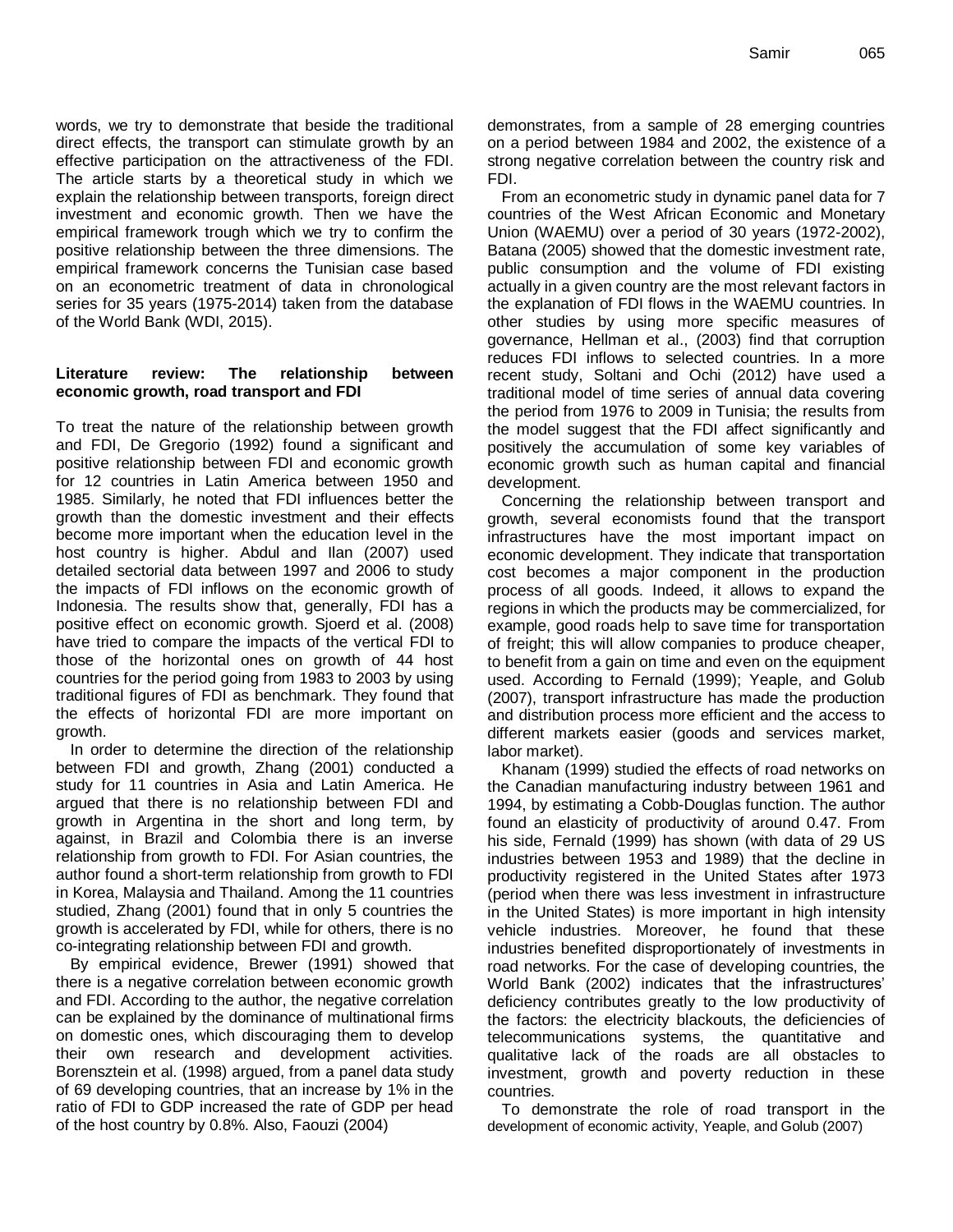present their study for 12 developed and developing countries. In their study, they estimated the effects of three types of infrastructure (roads, telecommunications, and electricity) on total factor productivity in 10 industrial sectors between 1979 and 1997. They found that among the three types of infrastructure, roads have the greatest effect on productivity in different industries. Indeed, an increase in road networks is associated with a statistically significant increase in total factor productivity of 9 among 10 industries. While the networks of electricity and telecommunications are associated with a statistically significant increase in only two industries.

For the importance of transport to FDI attractiveness, few researches try to discuss the role of the transport infrastructures as determinant of the FDI (Lamarche, 2003; Borja, 2007; Saidi and Hammami, 2011). Wheeler and Mody (1992) explain that the transport infrastructure is directly related to the nature of production, which requires the availability of roads, railways, ports and other facilities for operational efficiency. Also, with increased competition, companies are looking to distinguish themselves by some of their offers. They choose the localization near ports and in well equipped logistics areas to ship easier their products in the best conditions. Currently, the modern economy is dependent on labor quality and flexible production strategies called "just in time". In the context of globalization and markets' integration, the competitiveness strengthening of the regional clusters and networks requires efficient transport systems, competitive and connected. Indeed, minimizing the times of supplying and delivery increases the competitiveness of firms. For Hidane et al. (2002) "The localization of a factory near the national network facilitates the production processes just in time and completes the appeal forms of accessibility."

In addition, the road transportation is the only way that allows a transportation service from door to door. It provides a direct shipment of the goods from the enterprise of the exporter to the importer's one without the need for any other mode. The industrial firms use frequently the roads to realize their local and international exchanges. The large exploitation of this mode is said to its benefits offered to shippers in terms of speed, adaptability to cargo, autonomy and flexibility. Bouinot (2010) say that the road transport infrastructures, especially highways, are assumed to directly determine the localization of new facilities. For these reasons, developing countries give more importance to the construction of new roads providing new ways for the MNCs to retain continuous production systems at low costs and making deliveries in the shortest possible delays.

Although the relationship between transports and growth is largely treated, we try in this present work, to study the particular impact of road transport on the economic growth through the channel of FDI. In others

words, we seek, in the beginning, to evaluate the role of road transport to attract the FDI and then in a second step, we try to demonstrate the contribution of these investments in the economic development.

### **THE ECONOMETRIC MODELING**

The econometric model based on the idea that public investments in transports affect economic growth mainly through the FDI channel. Indeed, it is recognized that increasing the stock of public capital reduces production costs and improves labor productivity and capital efficiency (Agénor, 2009). Yeaple, and Golub (2007) indicate that the transport infrastructures have the greatest potential to stimulate the economy in the longrun. Also, others economists argued that the public investments, essentially in the transport infrastructures, affect significantly the economic growth. In the empirical study, we define a growth equation inspired by the augmented model of Solow as specified by Mankiw, Romer and Weil (1992). In such models, human capital is treated as an additional factor of production to physical capital, population, and technology as shown in Equation 1 below:

$$
Y(t) = K(t)^{\alpha} H(t)^{\beta} A(t) L(t)^{1-\alpha-\beta}
$$
 (1)

Y, K, H, A and L are respectively the production level (GDP), physical capital, human capital, technology and labor. If we replace human capital by public capital we get the production function defined in equation 2 below,

$$
Y(t) = K_t^P(t)^\alpha K_t^G(t)^\beta A(t) L^{1-\alpha-\beta}
$$
 (2)

in which we have made a distinction between the private capital  $(K_f^P)$  and public capital  $(K_f^G)$ . The accumulation functions of private capital and public capital are given by equations 3 and 4:

$$
k_p(t) = (S^p) y(t) - (n + g + \delta) k_p(t)
$$
 (3)

$$
k_G(t) = (S^G) y(t) - (n+g+\delta) k_G(t)
$$
 (4)

y= Y/AL,  $k_P = K_P/AL$ ,  $k_G = K_G/AL$  represent respectively; production, physical capital and human capital per effective working unit. Also, n and g are the population and technology growth rates. We assumed that private capital and public capital depreciate at the same rate δ.  $S<sup>p</sup>$  and  $S<sup>G</sup>$  are the production parts invested in private capital and public capital. The combination of the production function and the accumulation equations gives the equation 5 defined by:

$$
Ln\left(\frac{Y_t}{L_t}\right) = ln(A_0) + g_t + \frac{\alpha}{1-\alpha}ln\left(S_t^P\right) + \frac{\beta}{1-\alpha}ln\left(S_t^G\right)
$$
  

$$
\frac{\alpha}{1-\alpha}ln\left(n_t + g + \delta\right) \tag{5}
$$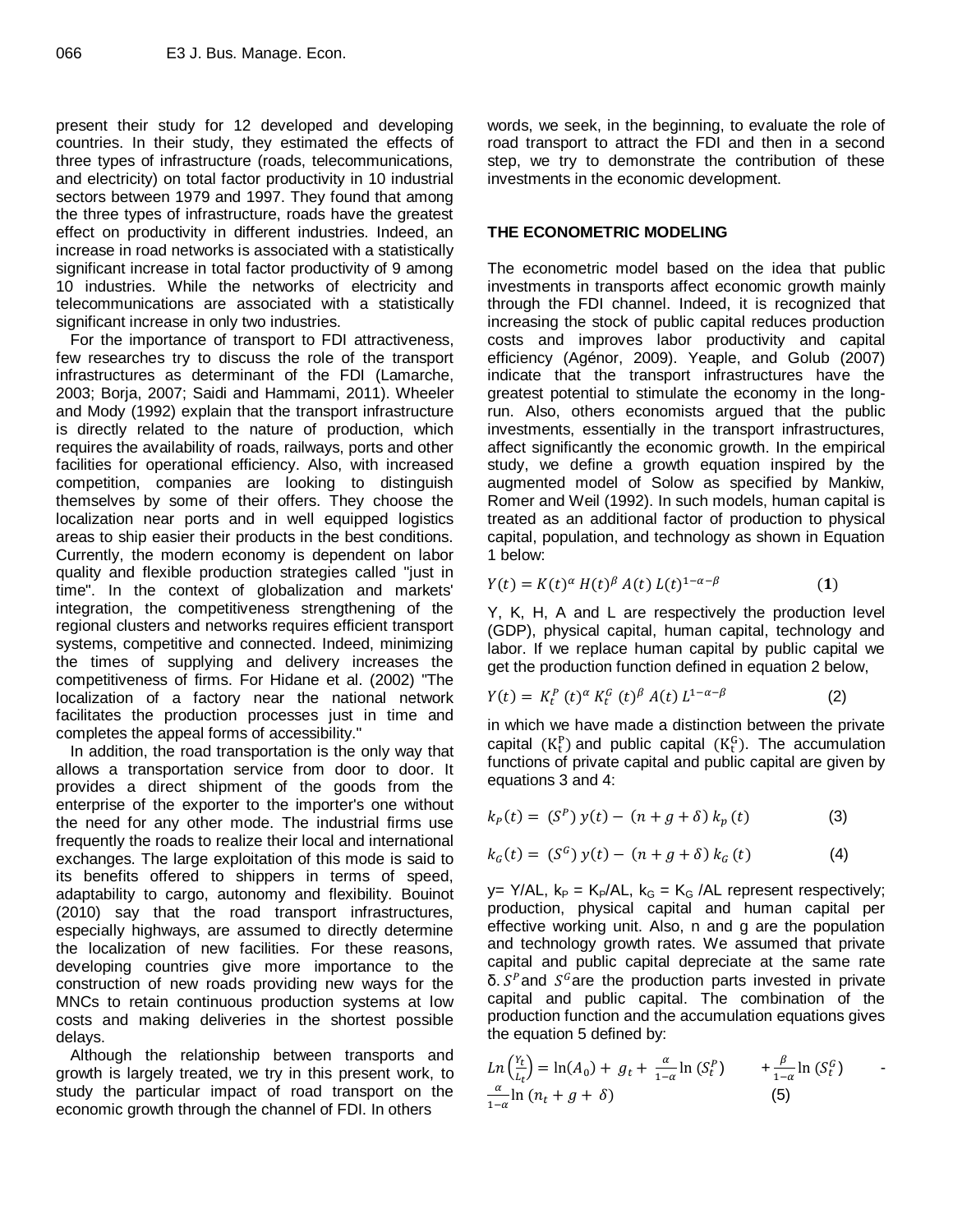|              | In level   |          | In first difference |             |
|--------------|------------|----------|---------------------|-------------|
|              | <b>ADF</b> | РP       | <b>ADF</b>          | <b>PP</b>   |
| LGDP         | $-2.25*$   | $-2.84*$ | $-1.815***$         | $-1.256***$ |
| LINVG        | $-1.248$   | $-1.557$ | $-6.462*$           | $-6.682*$   |
| LINVP        | $-2.352$   | $-2.554$ | $-4.963*$           | $-4.8978*$  |
| LEDI         | $-1.651$   | $-1.951$ | $-6.741*$           | $-6.850*$   |
| <b>LTRSP</b> | $-1.754$   | $-1.748$ | $-4.967*$           | $-4.012*$   |
| Ln           | $-1.849$   | $-2.842$ | $-5.728*$           | $-5.100*$   |
| I DEBT       | $-2.748$   | $-1.629$ | $-4.658*$           | $-4.501*$   |
| <b>LOPEN</b> | $-1.956$   | $-1.341$ | $-6.960*$           | $-6.364*$   |
| LINF         | 1.018      | 1.112    | $-5.002*$           | $-5.851*$   |

**Table 1:** unit root tests

(\*), (\*\*), (\*\*\*) significant at 1%, 5% and 10%.

Equation 5 shows that GDP per capita in each period depends on the technology, private investment, public investment and population growth. The equation to estimate may appear as follows:

$$
LGDP_t = \alpha_0 + \alpha_1 LINVG_t + \alpha_2 LINVP_t + \alpha_3 Ln_t + \varepsilon_t \tag{6}
$$

In equation (6), we made distinction between the foreign direct investment and the domestic private investment. We obtain the equation (7).

$$
LGDP_t = \alpha_0 + \alpha_1 LINVG_t + \alpha_2 LFDI_t + \alpha_3 LINVP_t + \alpha_4 Ln_t
$$
  
+  $\varepsilon_t$  (7)

The "L" placed before each variable is its logarithm. GDP is the GDP per capita (constant 2005 US%),  $FDI_t$  is the volume of foreign direct investment attracted by Tunisia a time t (constant 2005 US%), *INVP*<sub>t</sub> is the gross fixed capital formation of the private sector as a percentage of GDP (constant 2005 US%),  $INVG_t$  is the gross fixed capital formation of the public sector as a percentage of GDP (constant 2005 US%), and  $n_t$  the growth rate of the active population.

Considering that foreign direct investment in the equation 7 is an endogenous variable, we can also set an investment equation. Several studies have used econometric models to explain growth and FDI (see, inter alia, Anwar and Nguyen, 2010; Anwar and Sun, 2011; Lee, 2013; Lucas 1993). The authors demonstrate that the FDI may be potentially affected by the economic growth, energy consumption and other variables, namely, gross fixed capital formation, labor force, Trade openness, measured as exports plus imports as a percentage of GDP and real exchange rate. Inspired by these works, we define a function of FDI in Tunisia, where the dependent variable, foreign direct investment, depends on the real GDP, the public investment, the external debt, the degree of economic openness, the inflation and the road transport. Equation 8 is as follows:

 $LFDI_t = \beta_0 + \beta_1 LGDP_{t-1} + \beta_2 LINVG_t + \beta_3 LDEBT_t +$  $\beta_4 \textit{LOPEN}_t + \beta_5 \textit{LINF}_t + \beta_5 \textit{TRSP}_t + \varepsilon_t$ (8)

In equation (8), we have used annual data for the foreign direct investment net inflows (constant 2005 US\$) as the endogenous variable. Also, we have introduced as exogenous variables the GDP per capita (constant 2005 US\$), the gross fixed capital formation of the public sector (constant 2005 US\$), trade openness (% of exports and imports of GDP), inflation rate and road transport (number of kilometers of paved roads). Based on the equations (7) and (8), we define the equation system (system 9) in which the GDP and foreign direct investment are the two endogenous variables.

L +  $\varepsilon_t$  $LFDI_t = \beta_0 + \beta_1 LGDP_{t-1} + \beta_2 LINVG_t + \beta_3 LDEBT_t +$  $\beta_4 LOPEN_t + \beta_5 LINF_t + \beta_6 TRSP_t + \varepsilon_t$ (9)

#### **Estimation technique**

To start the econometric analysis, we must realize, in a first step, the stationarity test which is considered as necessary step to avoid spurious estimations. The Augmented Dickey-Fuller test (ADF), the Phillips-Perron (PP) test and the KPSS test are the usual tests most used to verify the stationarity of different series. In our estimation, we use the Augmented Dickey-Fuller test and the Phillips-Perron test. By using the ADF and PP test, the obtained results of the unit root test (Table 1) show that all variables are non-stationary in levels. But, at first differentiation variables become stationary in first differentiation, so integrated at order 1. Although this technique can evacuate the long-run relationship between the variables, it allows us to avoid spurious regressions.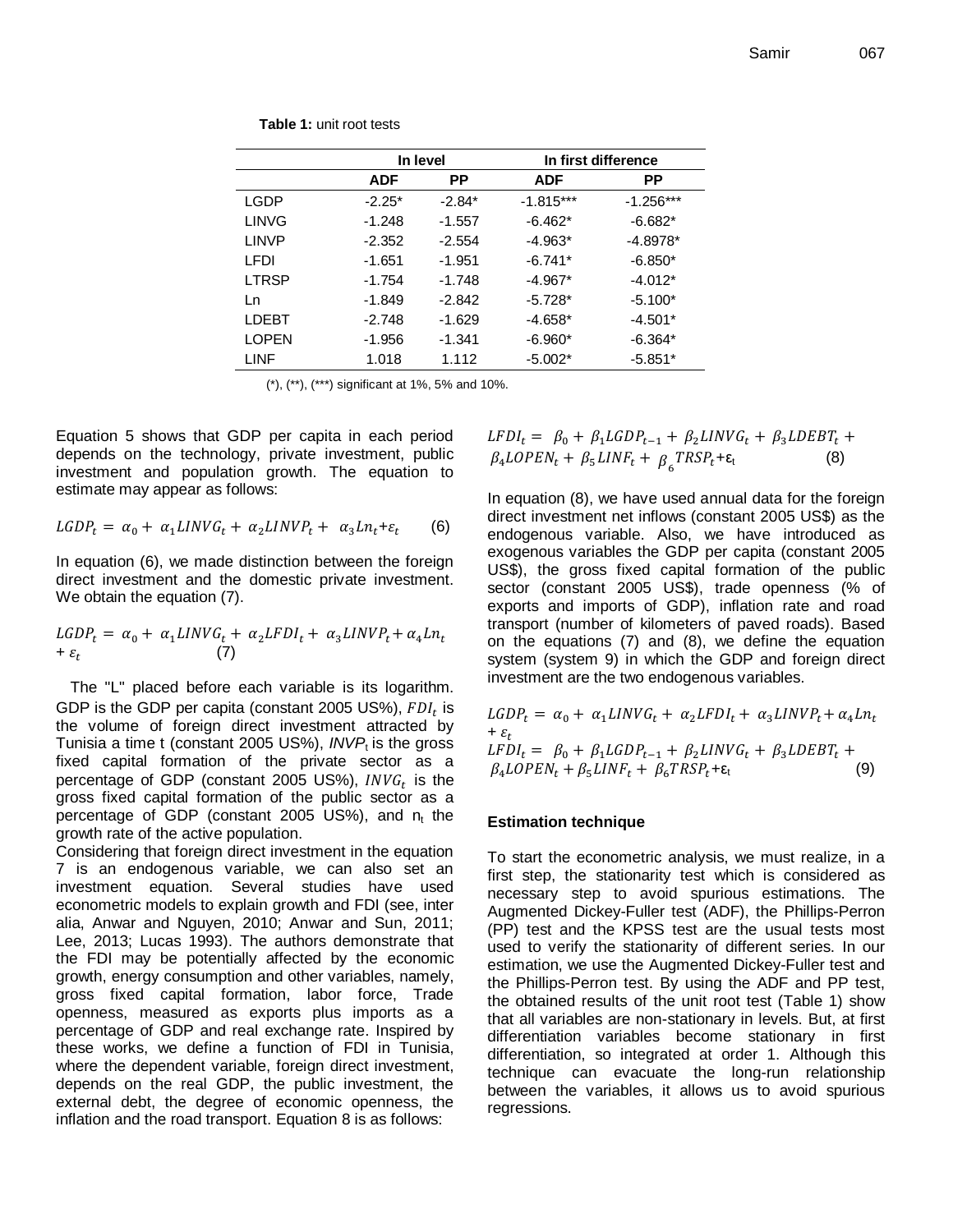| <b>Explanatory</b> | <b>Endogenous variables</b> |                     |  |
|--------------------|-----------------------------|---------------------|--|
| variables          | <b>GDP</b>                  | <b>FDI</b>          |  |
|                    | $0.364**$                   | $0.217**$           |  |
| Constant           | (0.028)                     | (0.046)             |  |
| $D(LGDP-1)$        |                             | $0.207***$          |  |
|                    |                             | (0.055)             |  |
| D(LFDI)            | $0.241**$                   |                     |  |
|                    | (0.018)                     |                     |  |
| D(LINVG)           | $0.161***$                  | $0.071***$          |  |
|                    | (0.034)                     | (0.045)             |  |
| D(LINVP)           | $0.201**$                   |                     |  |
|                    | (0.016)                     |                     |  |
|                    | 0.113                       |                     |  |
| D(Ln)              | (0.046)                     |                     |  |
| D(LDEBT)           |                             | $-0.034$            |  |
|                    |                             | (0.021)             |  |
| D(LOPEN)           |                             | $0.066*$            |  |
|                    |                             | (0.014)             |  |
| D(LINF)            |                             | $-0.187***$ (0.052) |  |
| D(LTRSP)           |                             | $-0.142**$          |  |
|                    |                             | (0.042)             |  |
| $R^2$              | 0.742                       | 0.798               |  |
| $R^2$ ajusted      | 0.692                       | 0.706               |  |
| <b>SCR</b>         | 0.895                       | 0.882               |  |
| Durbin -Watson     | 1.945                       | 1.834               |  |

**Table 2:** Estimation of GDP and FDI equations

(\*), (\*\*), (\*\*\*) significant at 1%, 5% and 10%.

The estimation of the system (9) may be realized with the method of ordinary least squares. One of the conditions of the OLS estimation is that all explanatory variables are exogenous, that is to say they are not correlated with the error term. If this condition is violated, the OLS estimators become biased and are not converging. To remedy this problem, it is advisable to use the method of instrumental variables of finding a variable that is highly correlated with the endogenous variable source, but that is not correlated to the error term. Only the growth rate of the labor force was seen as a purely exogenous variable. External debt as a percentage of national income has been used as an instrument of public investment for other variables; the lagged values were used as instruments in accordance with the method proposed by Arellano and Bond (1991).

Also, the using of the method of instrumental variables requires that the number of instruments is at least equal to the number of endogenous variables in each equation (Johnston and Dinardo, 1997). The exogenous variables in the strict sense can be used as instruments for themselves. The generalized method of moments (GMM) provides robust estimators since it requires no

information on the exact distribution of errors. This method is robust even when heteroscedasticity and autocorrelation are of unknown form. The most estimators are considered as a special case of the generalized method of moments. Therefore, this method appears to be the most appropriate to the use of instrumental variables, and it is chosen for the next estimations.

#### **RESULTS AND RECOMMENDATIONS**

The treatment of different impacts of the road transport on the economic growth through the channel of FDI, we study each one of the two equations of the system 9. Starting by the first, we study the contribution of the FDI to improve the Tunisian economic growth and then we discuss the role of road transport as a determinant of the FDI. Table 2 contains the results of the estimation of the system 9.

The results in Table 2 provide good information about the statistic significance and the explanatory power of the model. Regarding the value of the R-square (0.742), we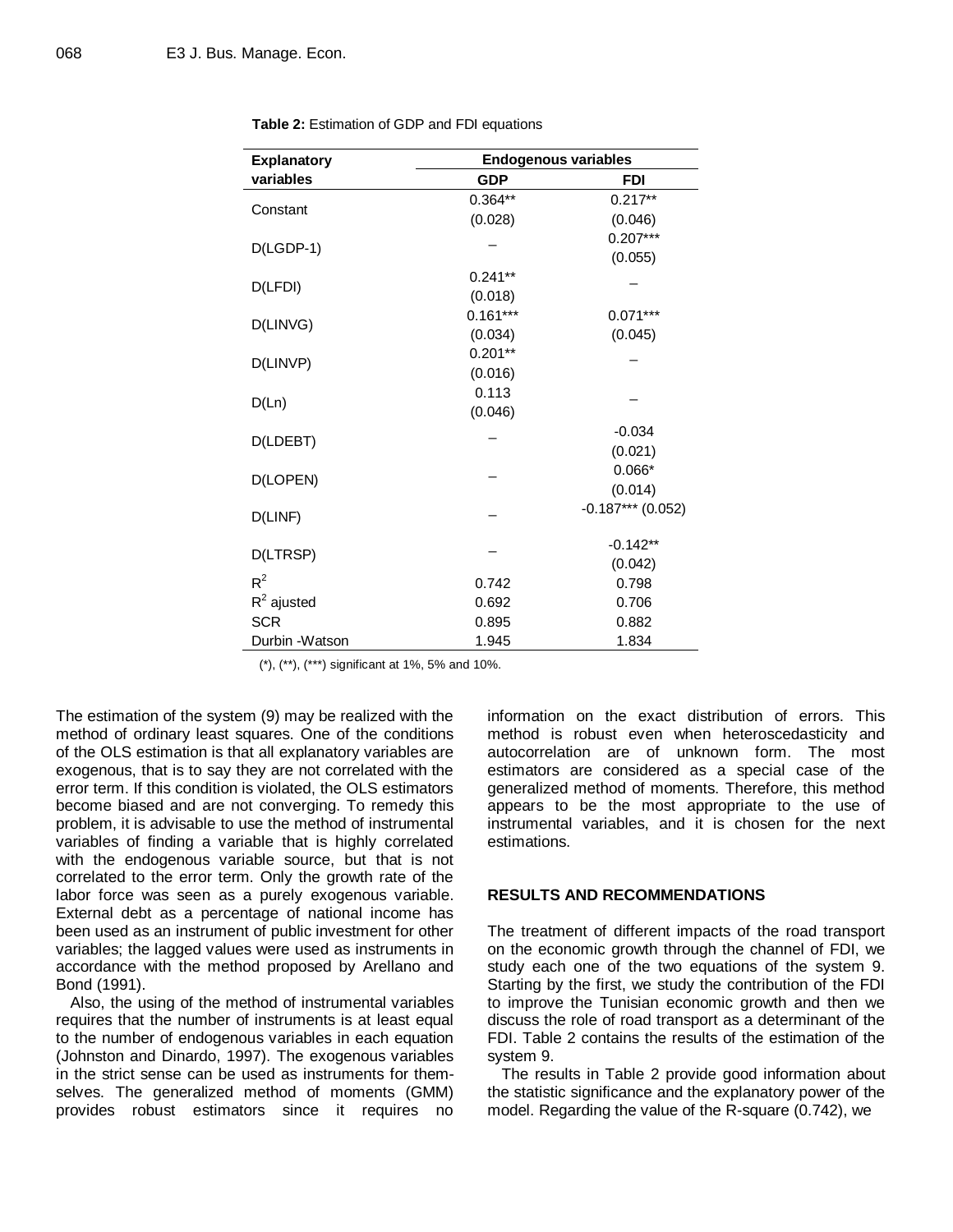can say that the model is statistically significant and it may provide considerable information about the relationship between the economic growth in Tunisia as an endogenous variable and the sample of exogenous variables. Also, for the second, where we have the FDI as an endogenous variable, the statistical significance is well confirmed by the value of the R-square (0.798).

In the first column of table 2, we present the different coefficients of the explanatory variables such as private investment *(INVP),* public investment *(INVG)*, foreign direct investment *(FDI)* and active population *(n)*. We find that the coefficients are significant at different thresholds. For the public investment introduced in the estimation as the gross fixed capital formation of the public sector as a percentage of GDP, the growth increase by 0.161% if the public investments increase by 1%. In other words, we can say that if the Tunisian authorities augment the public investments, essentially in the basic infrastructures, the GDP increases and may be more accelerated. Then, we have the impact of the domestic private investment on the growth. Presented as the gross fixed capital formation of the private sector as a percentage of GDP, the private investment may increase positively the economic growth. The results in the table 2 indicate that when the Tunisian private investment enhance by 0.1%, the growth increases by 0.201%, it is significant at 5% level. Similarly, the impact of the population size is positive and statistically significant. The coefficient value of the population reveals that 1% increase in the population raises the growth by around 0.113%.

The impact of the foreign direct investment is confirmed by a coefficient equal to 0.241. The magnitude of 0.241implies that a 1% increase in the volume of FDI increases the economic growth by around 0.241%. So, we can say that the effect of the FDI is positive and significant at 5%. The positive relationship between FDI and growth is largely demonstrated. Nguyen and Nguyen (2007) confirm the existence of a positive causal relationship between growth and FDI. Also, Anwar and Nguyen (2010) argued the two-way linkages between economic growth and FDI in 61 provinces of Vietnam over the period 1996-2005. In 2010, Alfaro et al. have shown that FDI leads to higher additional growth in developed economies. Lee and Chang (2009) reported that FDI has a large direct effect on economic growth and extends the potential gains associated with FDI. For the Tunisian case, the findings are in accordance with those of Driss, (2007); Toumi, (2009) and Karray and Toumi (2007) who try to treat the different determinants of the FDI in Tunisia and to study their influence in the economic development.

In the next step, to discuss the importance of transport to attract the FDI, we treat the importance of roads among the different determinants of the FDI attractiveness. The magnitude of -0.034 and -0.187 implies that a1% increase in external debt and inflation decreases the foreign direct investment by around 0.061%

and 0.187% respectively. The negative relationship was treated largely in the development economics. Bruno and Easterly (1998), Anwar and Sun (2011) among others, empirically test the impact of inflation on economic growth and these studies show that inflation hasa negative and significant influence on economic growth subsequently on the foreign direct investment attractiveness. The effect of trade openness on the FDI attractiveness is positive and significant at 5% level. A 1% increase in the trade openness in Tunisia raises the FDI inflows by 0.066%, so we can say that the coefficient is significant at 5% level.

Also, according to the same results we find that the economic growth has a significant impact on the FDI inflows in Tunisia. The magnitude of 0.207 indicates that a 1% increase in the GDP gives an enhancement by around 0.207% in the FDI inflows. The results confirm those of Hsiao and Shen (2003) who argued that economic growth is one of the important factors of the FDI attractiveness, in particular in developing countries. The impact of public investment (INVG) on the endogenous variable appears positive and statistically significant at 5%. A magnitude of 0.071 confirms that each augmentation of the public spending by 1% raises the FDI inflows by 0.071%. The positive relationship may be explained by the needs of multinationals firms to effective infrastructures necessary to a good functioning therefore to the high competitiveness.

In the last step, we have the impact of road transport to the FDI attractiveness. We find in the table 2 that when the total size of the road network in Tunisia increases by 1%, the volume of the FDI inflows may increase by 0.142%. Also, we can say that the territorial attractiveness of the FDI is significantly influenced by the transport infrastructures essentially the roads. The findings are in accordance with those of Saidi and Hammami (2011) who demonstrate the role of transport and logistic in the attractiveness FDI in the developing countries. Several authors. Hrman and Gagné (2011); Yeaple and Golub (2007) among others confirm the important role of transport to attract international investors. Indeed, the impact of roads on territorial attractiveness in Tunisia is very important and they are considered as key factors to promoting Tunisia attractiveness to the foreign investors.

In recent years, Tunisia has worked to obtain transport infrastructures, essentially the roads, in the international standards which are capable to support the investment in all regions of the country, strengthening the competitiveness of existent enterprises and the integration of the national territory. So, transport influences more and more the spatial analysis and the urban and regional planning which allows the determination of economic characteristics of Tunisia. These results confirm those of Maguire et al., (2005); Stilwell and Birkin, (2008); Wilson and Fotheringham, (2008) whose demonstrate the positive role of transport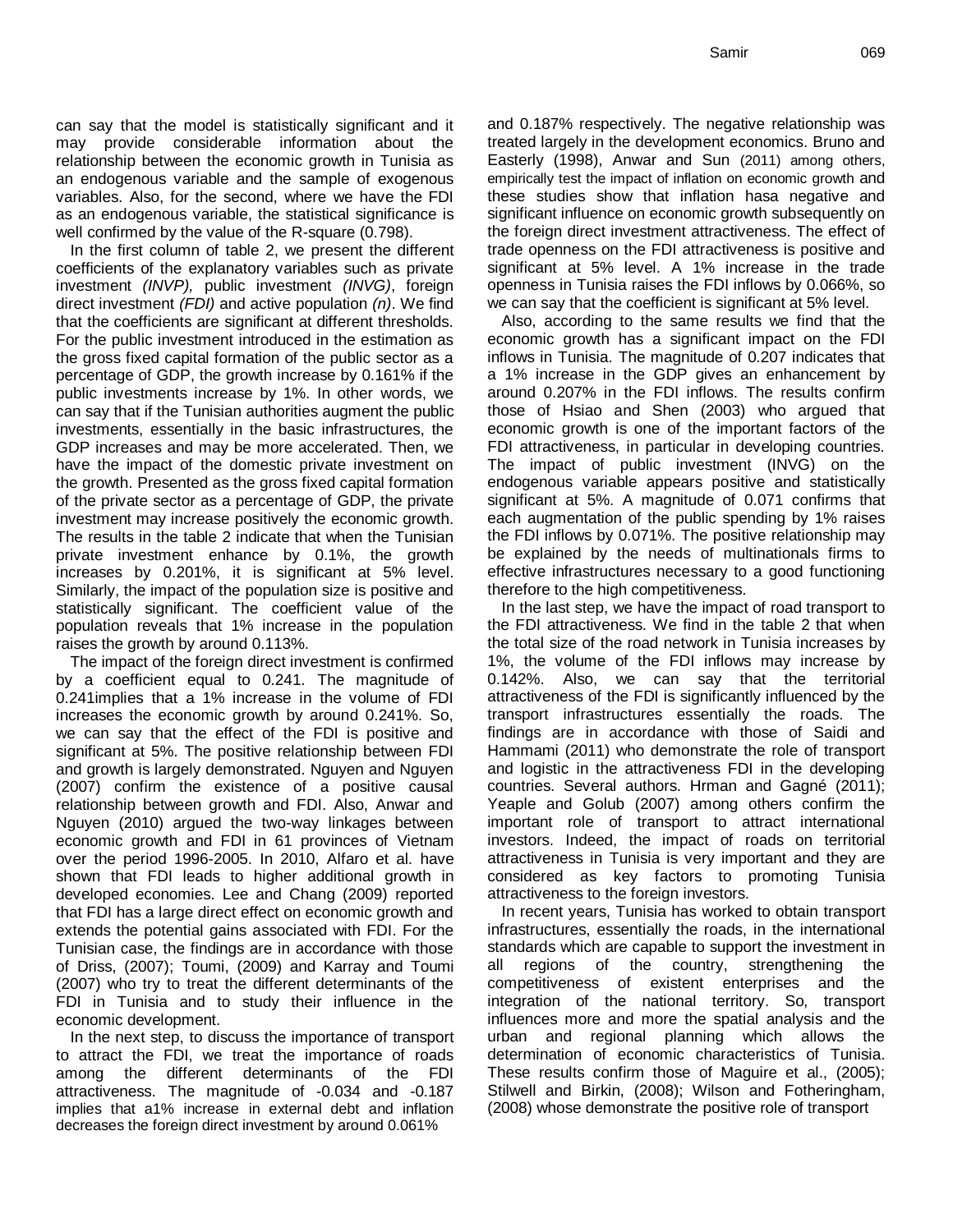in the territorial management therefore in the economic growth. The transport infrastructures in general and the roads in particular have an important role to improve the participation of rural regions in the economic activity. These regions may be integrated better in the production process if they are well connected with others region of Tunisia.

#### **Conclusion**

The relationship between transport and economic growth has always been subject of study for economists. Traditionally, literature became interested in estimating the contribution of transport infrastructure into economic growth. In developing countries, the realization and maintenance of basic infrastructure and specifically those of transport is regarded as essential factors of economic growth. This idea is largely supported by the authors who emphasize the role of transportation as factor of FDI attractiveness (Erenberg, 1993; Wei, 2000; Zhou, Delios and Yang, 2002).

In other side, the relationship between the foreign direct investment attractiveness and transport has become a very controversial issue that has given rise to much debate and an abundant literature. Some authors tend to think that investments in transport infrastructure promote the entry of FDI in a given country and therefore its economic development. However, this belief is not supported by other authors who would seem to indicate that the effects of such investment on FDI and economic development are low, at least in developed countries and can sometimes even be negative in some areas.

The objective of this study was to evaluate the impact of road transport on economic growth through the FDI channel. To do this, we estimated a simultaneousequations model by the generalized method of moments. The study concerns the Tunisian case over a period of 40 years (1975 - 2014). The external debt has been used as an instrument of public investment and the lagged values as instruments of other variables.

The results show that for the growth equation, the domestic public and private investment affect significantly the growth at 5%. Concerning the foreign direct investment, the results demonstrate that the growth of Tunisia is mainly influenced by the entry of the multinational firms on the territory. For the equation of the foreign direct investment, we find that the public investment plays a major role to improve the territorial attractiveness of the international investors. Also, the private sector can contribute effectively to stimulate the entry of the multinational firms in Tunisia. Concerning the remaining factors introduced in the estimation, we find that the economic factors affect mainly the FDI and participate in the economic development. The role of transport to attract the foreign direct investment is well

confirmed by the obtained results. We find that the transport has a major role to ameliorate the attractiveness power of the Tunisian territory especially of the rural regions. Arriving at this stage, we can say that the transports, the roads in the present case, have an important role to stimulate the economic growth by the main contribution in the attractiveness of the FDI.

#### **REFERENCES**

- Abdul K, Ilan N (2007). ["Foreign Direct Investment and Economic](https://ideas.repec.org/p/hai/wpaper/200726.html)  [Growth: Empirical Evidence from Sectoral Data in](https://ideas.repec.org/p/hai/wpaper/200726.html)  [Indonesia,](https://ideas.repec.org/p/hai/wpaper/200726.html)" [Working Papers](https://ideas.repec.org/s/hai/wpaper.html) 200726, University of Hawaii at Manoa, Department of Economics.
- Agénor PR (2009), "Infrastructure Investment and Maintenance Expenditure: Optimal Allocation Rules in a Growing Economy", J. Pub. Econ. Theor. Assoc. Pub. Econ. Theor. 11(2): 233-250, 04.
- Alfaro L, Chanda A, Kalemli-Ozcan S, Sayek S (2010). "Does foreign direct investment promote growth? Exploring the role of financial markets on linkages", J. Develop. Econ. 912: 242–256.
- Anwar S, Sun S (2011). "Financial development, foreign investment and economic growth in Malaysia", J. Asian Econ. 22: 335–342.
- Anwar S, Nguyen LP (2010). "Foreign direct investment and economic growth in Vietnam", Asia Pacific Bus. Rev. 16: 83–202.
- Arellano M, Bond SR (1991). "Some tests of specification for panel data: Monte Carlo evidence and an application to employment equations". Rev. Econ. Studies 58: 277–97.
- Aschauer AD (1989). « Is Public Expenditure Productive ? », J. Monet. Econ. 23(2): 177-200.
- Batana YM (2005). "L'analyse des déterminants des flux d'investissements directs étrangers dans les pays de l'UEMOA ", CREA, 56 p.
- Borensztein E, De Gregorio J, Lee J-W (1998). ["How does foreign direct](https://ideas.repec.org/a/eee/inecon/v45y1998i1p115-135.html)  [investment affect economic growth?1,"](https://ideas.repec.org/a/eee/inecon/v45y1998i1p115-135.html) J. Intl. [Econ.](https://ideas.repec.org/s/eee/inecon.html) Elsevier. 45(1): 115-135.
- Borja J (2007). « L'attractivité : les conditions locales de la réussite globale, l'attractivité des territoires regards croisés », Actes des séminaires, Février, Juillet 2007.
- Bouinot J (2010). « Les facteurs de choix des localisations : les infrastructures de transport », Cybergeo : European Journal of Geography2010.
- Brewer TL (1991). "Foreign Direct Investment in Developing Countries: Pattern, Policies and Prospects", World Bank Policy Research Working Paper No. 712.
- Bruno M, Easterly W (1998). "Inflation crises and long-run growth", J. Monet. Econ. 41, 3–26.
- Chakraborty S, Nandi S (2011). 'Mainline' telecommunications infrastructure, levels of development and economic growth: Evidence from a panel of developing countries", Telecommunications Policy, 35(5): 441-449.
- De Gregorio J (1992). ["The effects of inflation on economic growth :](https://ideas.repec.org/a/eee/eecrev/v36y1992i2-3p417-425.html)  [Lessons from Latin America,"](https://ideas.repec.org/a/eee/eecrev/v36y1992i2-3p417-425.html) Eur. [Econ.](https://ideas.repec.org/s/eee/eecrev.html) Rev. Elsevier, 36(2-3): 417- 425.
- Driss S (2007). «l'attractivité des investissements directs étrangers industriels en Tunisie. », Région et Développement n° 25-2007.
- Erenberg SJ (1993). "The real effects of public investment on private investment". Applied Economics 23: 831 837.
- Faouzi B (2004). " Risque pays, IDE et crise financière internationale : Evaluation et étude empirique " Document de Recherche n° 2004-12.
- Fernald JG (1999). "Roads to Prosperity? Assessing the Link Between Public Capital and Productivity" The American Econ. Rev. 619-638.
- Haughwout AF (2001). "Infrastructure and social welfare in metropolitian America", Econ. Pol. Rev. 7(3): 43–54.
- Hidane A, Bernoussi F, Tiurkmani M (2002). Diagnostic de l'attractivité du Maroc pour les Investissements Directs Etrangers, document de travail no 82, Novembre